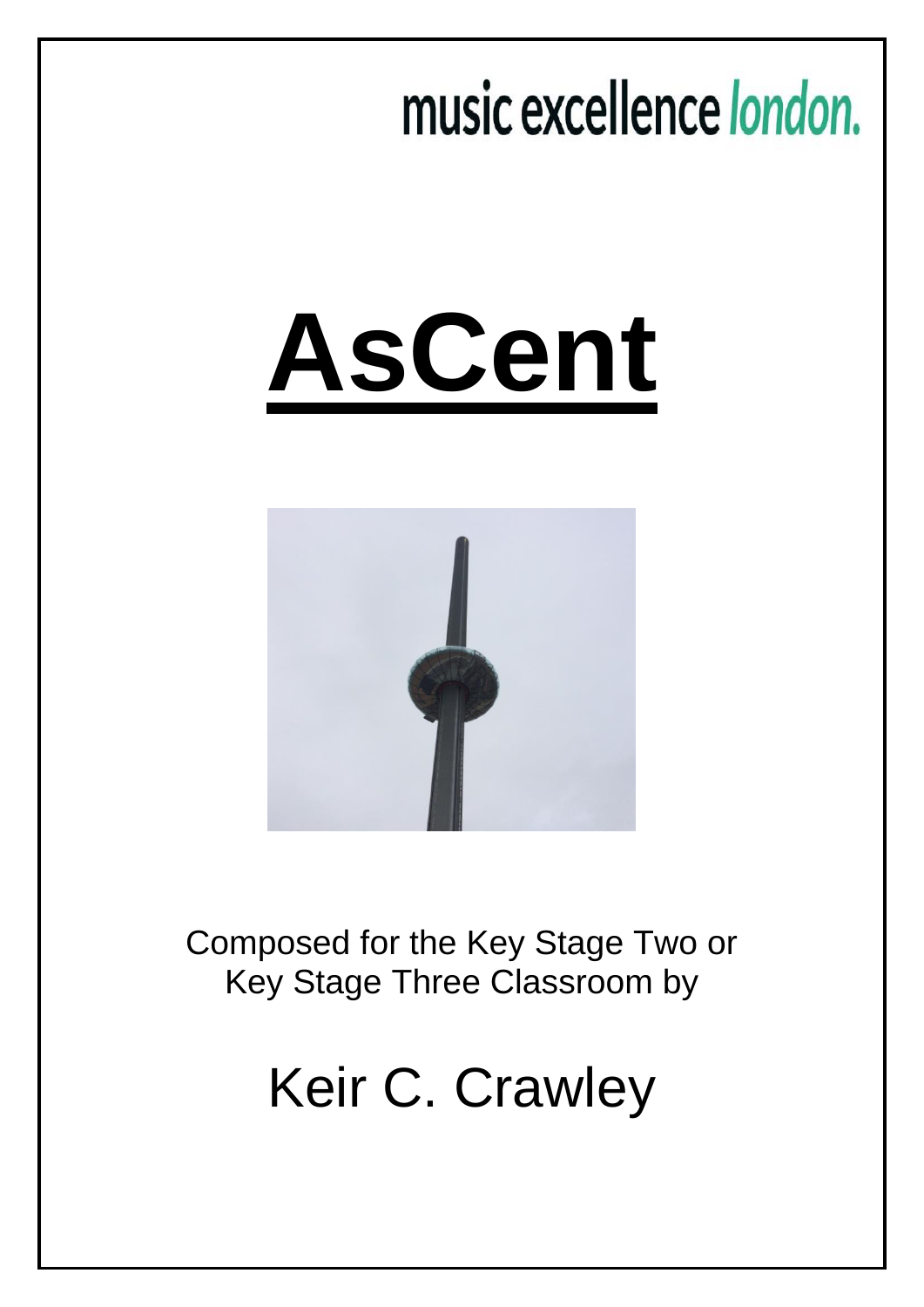#### **'AsCent'**

#### Notes from the Composer

'AsCent' is the culmination of a number of ideas and experiences, first of which was the need to compose exciting and challenging music for the classroom. This piece attempts to put the Key Stage 2 or Key Stage 3 budding musician into the musical world of the Marvel Cinematic Universe or other similar big budget sci-fi action adventure films. Combining motor ostinati with contextually more adventurous accompanying harmony my aim is to move the musical learning away from the sometimes twee and undemanding into something with a little more musical bite. As such 'AsCent' should be playable by students from Year 6 upwards, either in its entirety as written live or to a backing track.

The title comes from a recent 'flight' on the British Airways i360 on Brighton seafront. This is an almost hard sci-fi sky-tether-esque oblate ellipsoid viewing pod that majestically raises its passenger's 453 feet above the Sussex coastline revealing a magnificent 360 degree panorama. The capital A and C also represent the main tonal centres found in the piece. Finally the majority of the melodic contours rise in some way.

'AsCent' is composed to be adaptable; there are parts in C and B*b*. I hear this as flute and trumpet but with careful octave transpositions these could equally be for violin and clarinet. There are also straightforward parts for bass guitar (also notated in tab) and keyboard/synthesiser aimed at students who have taken lower end ABRSM or similar exams. The piano part is aimed at the teacher.

Glockenspiels and xylophones – after 15 years of music teaching I have a love hate relationship with these particularly the former! There's nothing better for creating an immediate access, inclusive sense of ensemble but nothing worse than the headache inducing sound of 28 pupils simultaneously preparing their own line for even 5 minutes. 'AsCent' has 2 glockenspiel and 2 xylophone parts, which stay within a relatively small range and on the 'white' notes. This should help facilitate as many students as possible joining in.

The percussion part could be shared by two students but is also just about playable by one. Please feel free to use whatever comes to hand, if you don't have a bass drum try a surdo. No snare drum, perhaps a djembe? The body percussion part as well as being fashionable at the time of writing is another useful way of including as many as possible in the music making. Again please feel free to adapt what's written or better still encourage your young musicians to compose their own in response to the piece.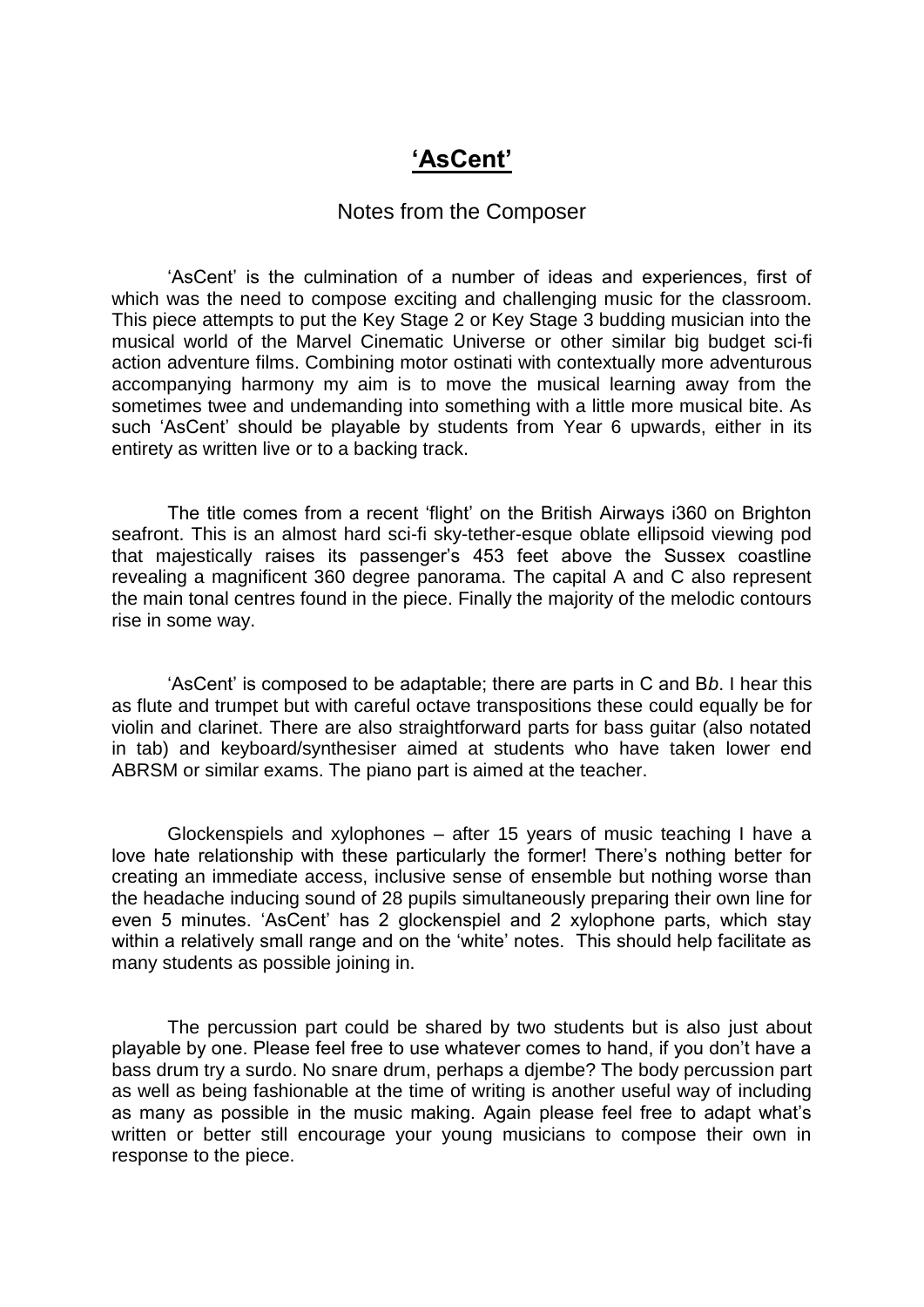In my own teaching I would divide up the parts for 'AsCent' roughly as follows:

- **C Part:** 1 or 2 players doubling
- **B***b* **Part:** 1 or 2 players doubling
- **Glockenspiel 1:** 5 players
- **Glockenspiel 2:** 5 players
- **Xylophone 1:** 5 players
- **Xylophone 2:** 5 players
- **Body Percussion:** 4 or 5 performers
- **Percussion:** 1 or 2 players
- **Keyboard/Synth:** 1 player or 2 players sharing, 1 on each hand
- **Piano:** 1 player, probably but not necessarily, the music teacher

Rhythmically 'AsCent' is based around alternating time signatures of three-four and six-eight (representing the 3 and 6 of the i360) with a middle section (bar 57, letter D) in four-four. Quaver equals quaver throughout. I would therefore suggest, from a teaching perspective, that this pattern is introduced first. Teach your performers to clap on the strong beats and then move to the body percussion patterns. This way what might at first seem an intimidating score from the rhythmic perspective with its ever changing time signatures will soon become second nature. This approach will also help with bars 33-35 where a two-four bar is also introduced.

A recording of 'AsCent' can be found at: [www.soundcloud.com](http://www.soundcloud.com/) – Keir C. Crawley – AsCent, a piece for the classroom. [https://soundcloud.com/keir-c-crawley/ascent-a](https://soundcloud.com/keir-c-crawley/ascent-a-piece-for-the-classroom)[piece-for-the-classroom](https://soundcloud.com/keir-c-crawley/ascent-a-piece-for-the-classroom)

'AsCent' is dedicated to all music teachers everywhere – never forget you do an amazing and vital job in schools throughout the country and beyond.

> Keir C. Crawley London, December 2016

Mayor of London's Music Award 2015

Fellow, Teach Through Music Trinity Laban Conservatoire of Music and Dance  $2015 - 2016$ 

> Music Teacher Advocate Music Excellence London  $2016 - 2017$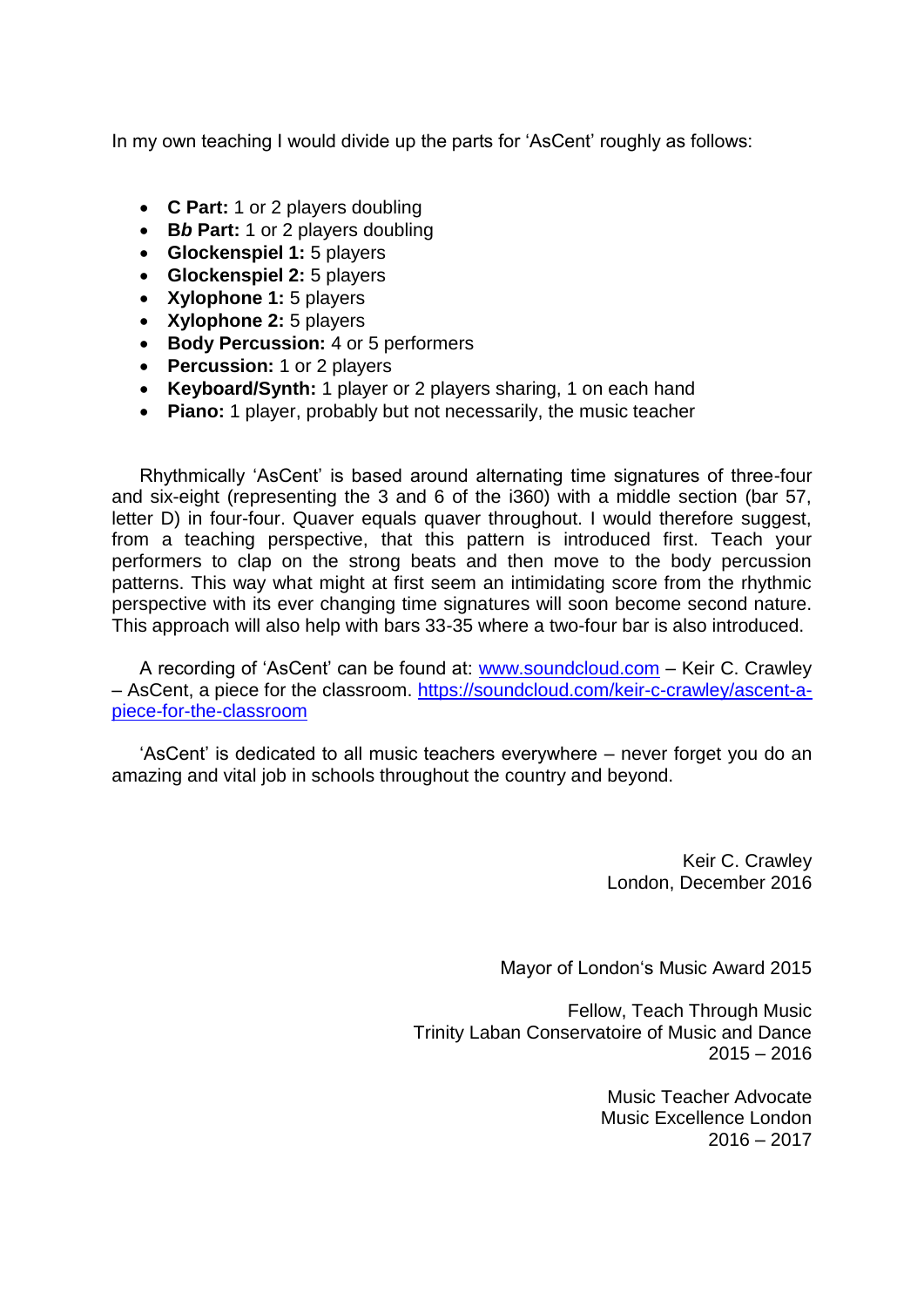### AsCent

Composed for the Key Stage Two or Key Stage Three Classroom by

## Keir C. Crawley

C Part – suggesting flute or violin B*b* Part – suggesting trumpet or clarinet

Glockenspiel 1

Glockenspiel 2

Xylophone 1

Xylophone 2

Body Percussion

Percussion – Bass Drum, Snare Drum & Suspended Cymbal

Bass Guitar

Keyboard/Synthesiser – String Sound, Synth & Pad Sound

Piano

### **SCORE IN C**

Duration – 2:06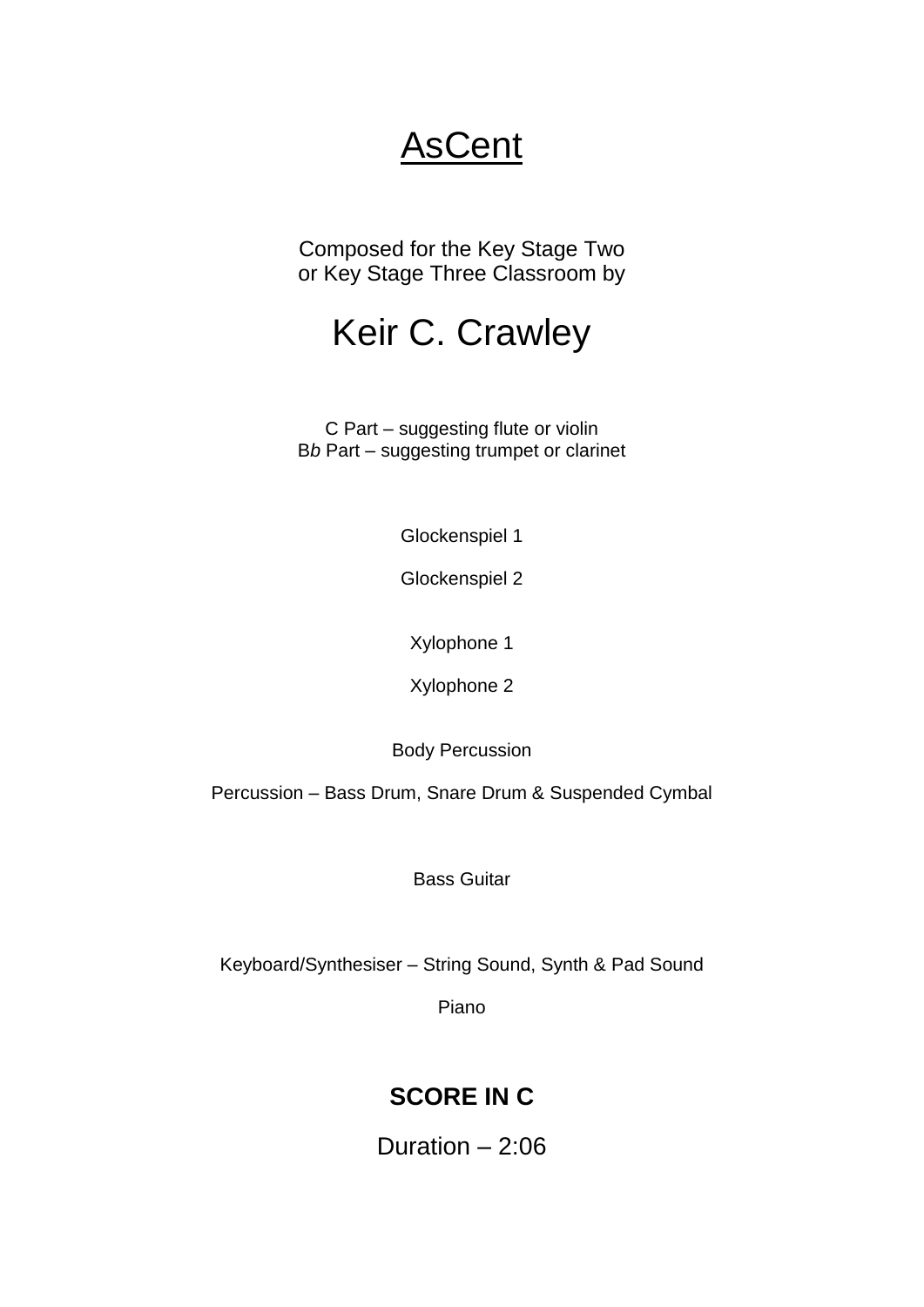## **AsCent**<br>For KS2 or KS3 Classroom Ensemble

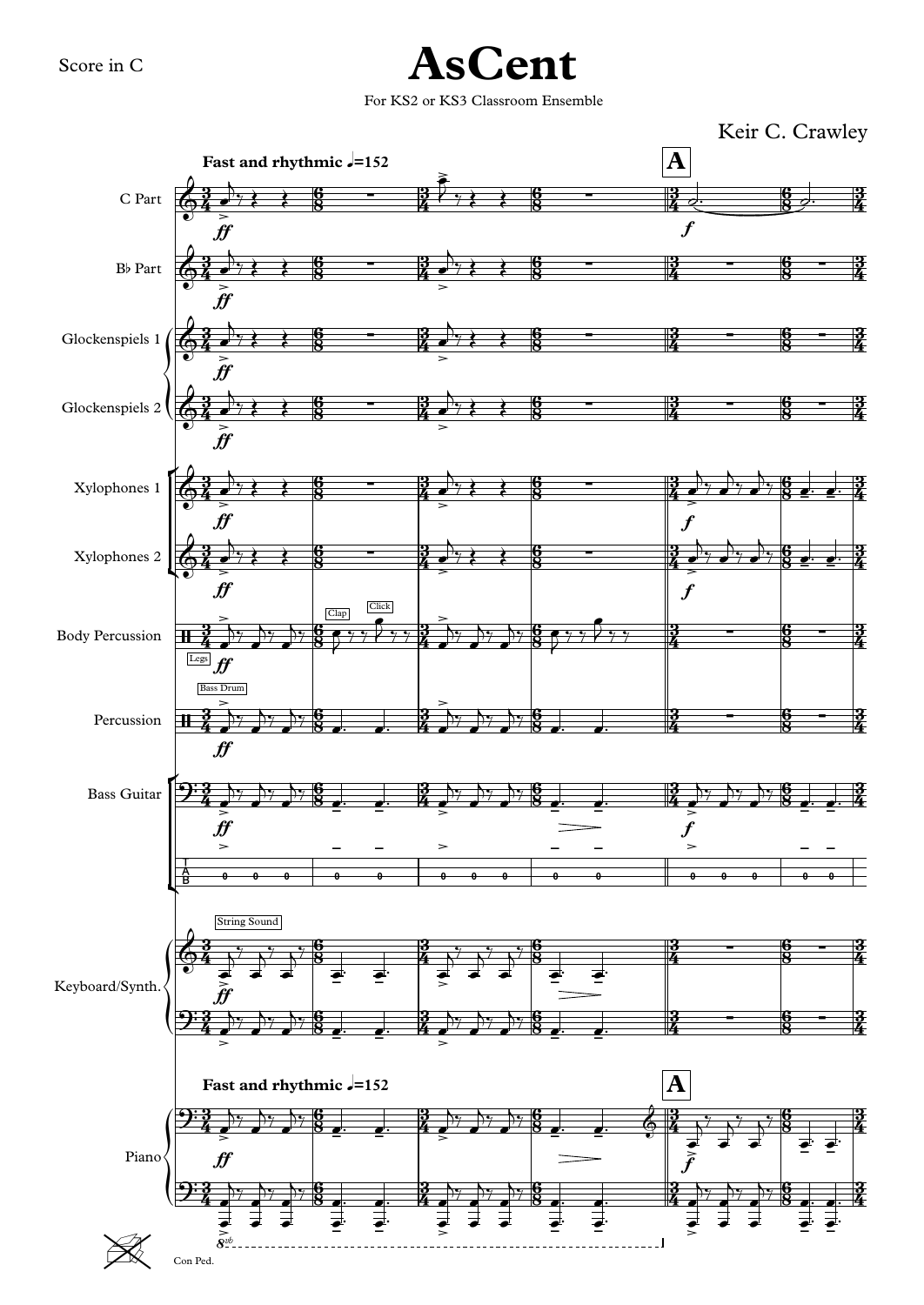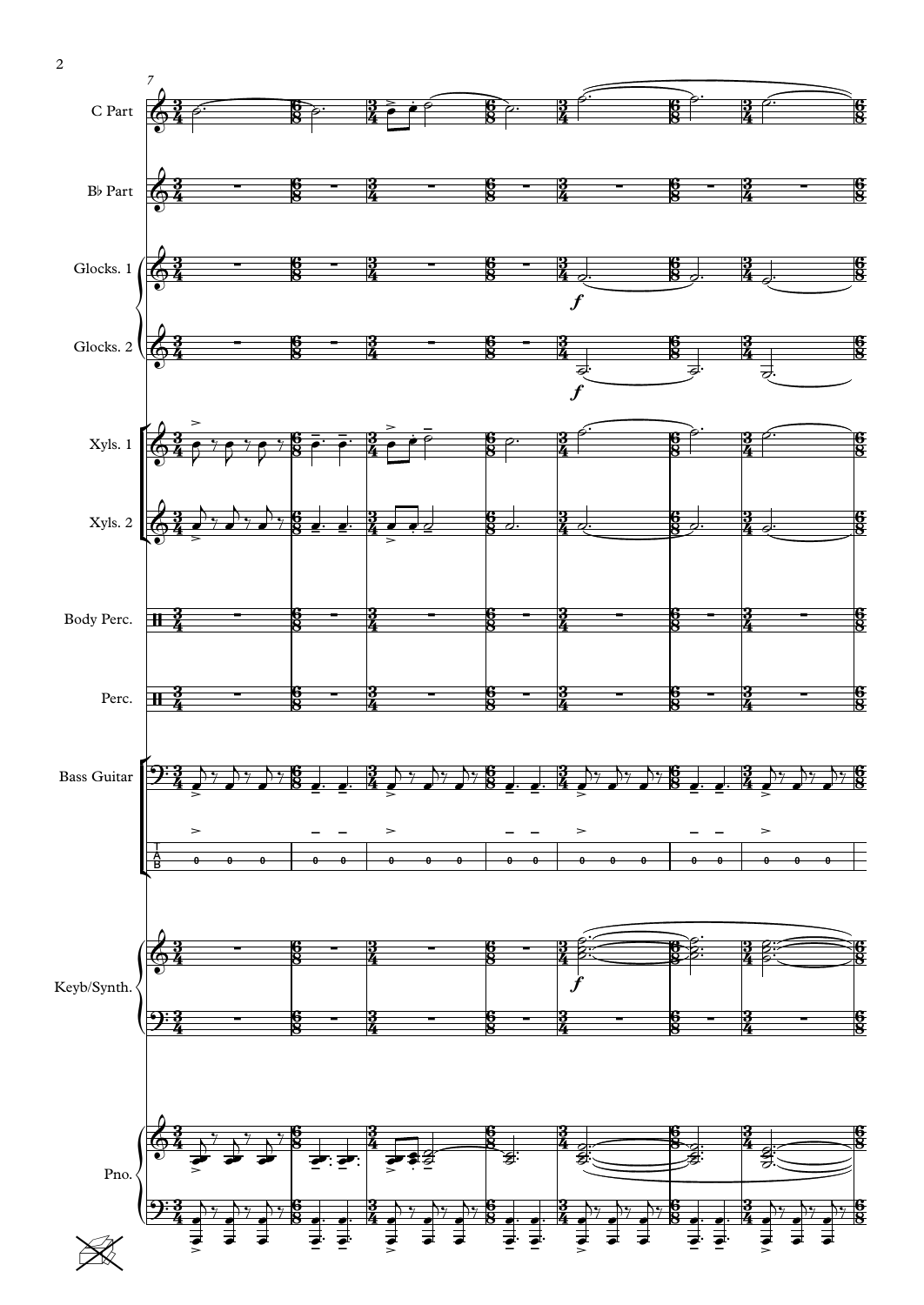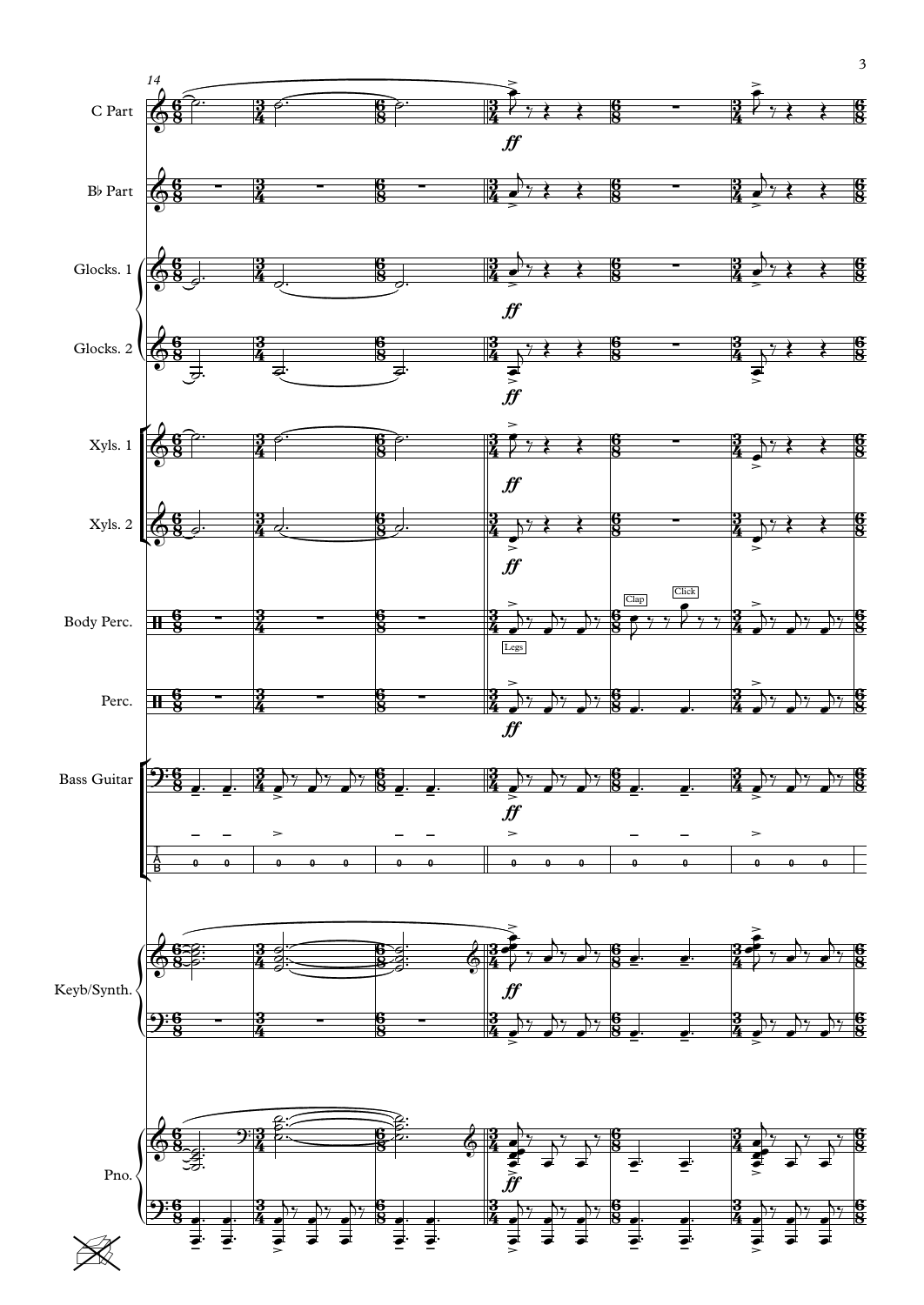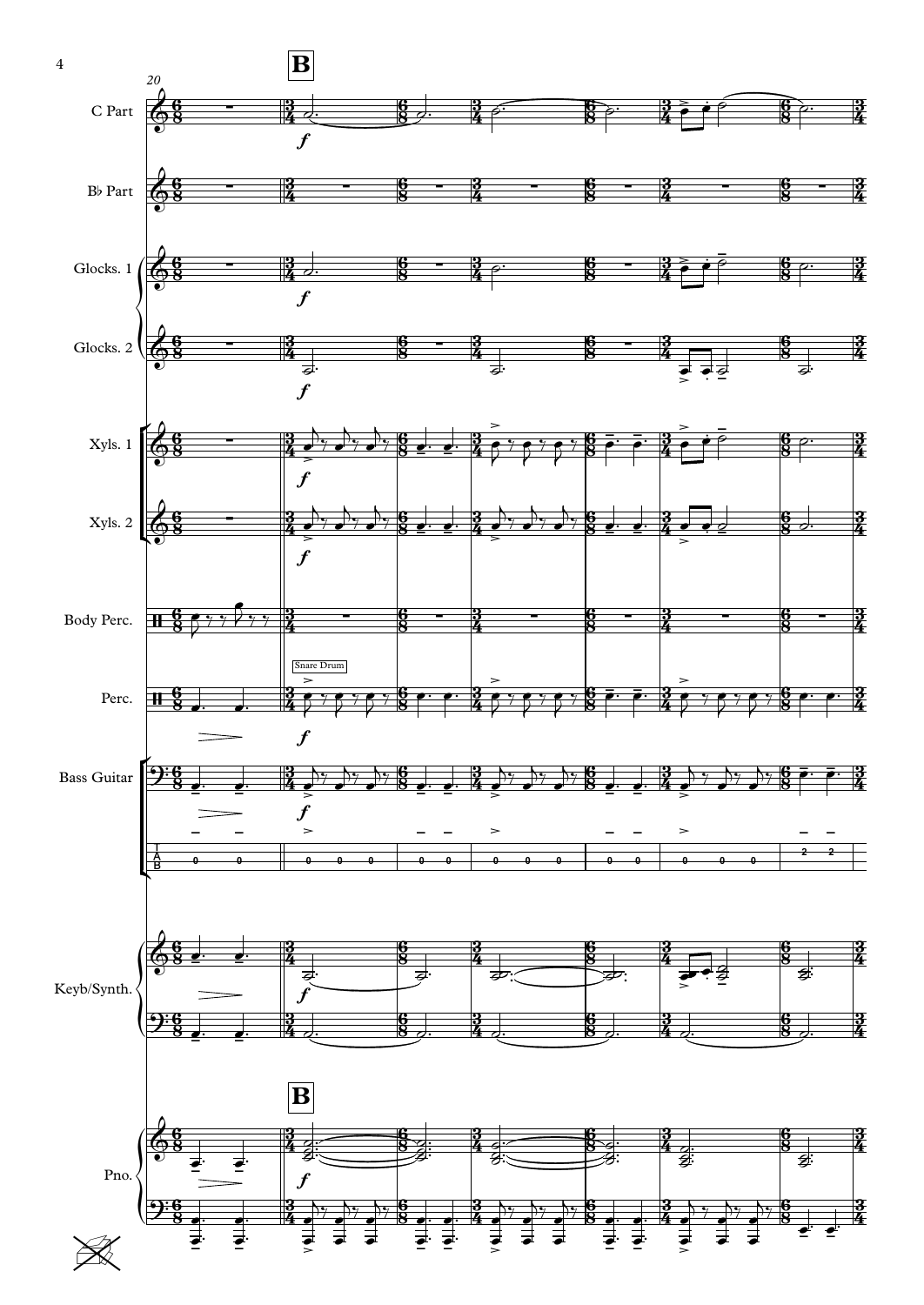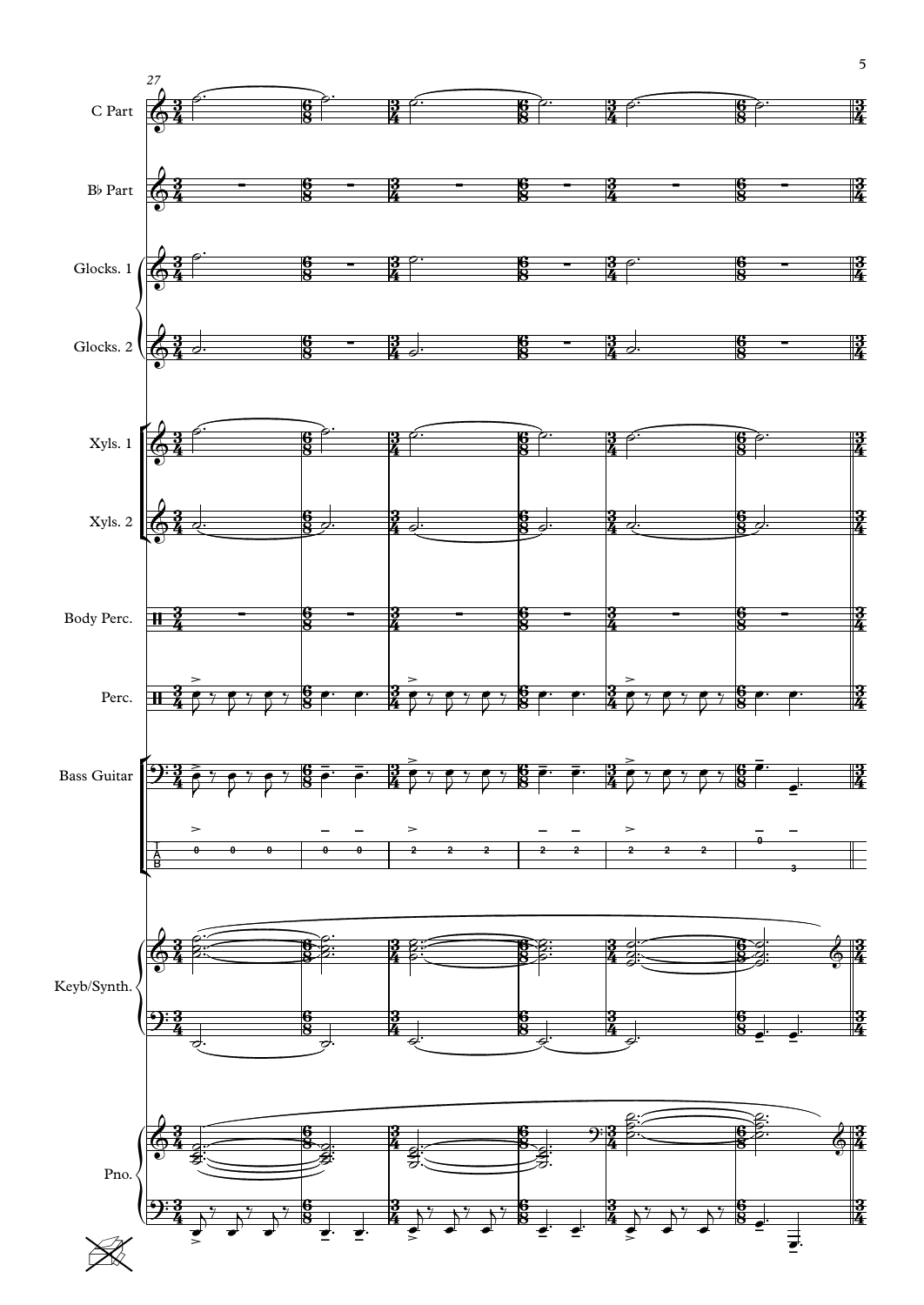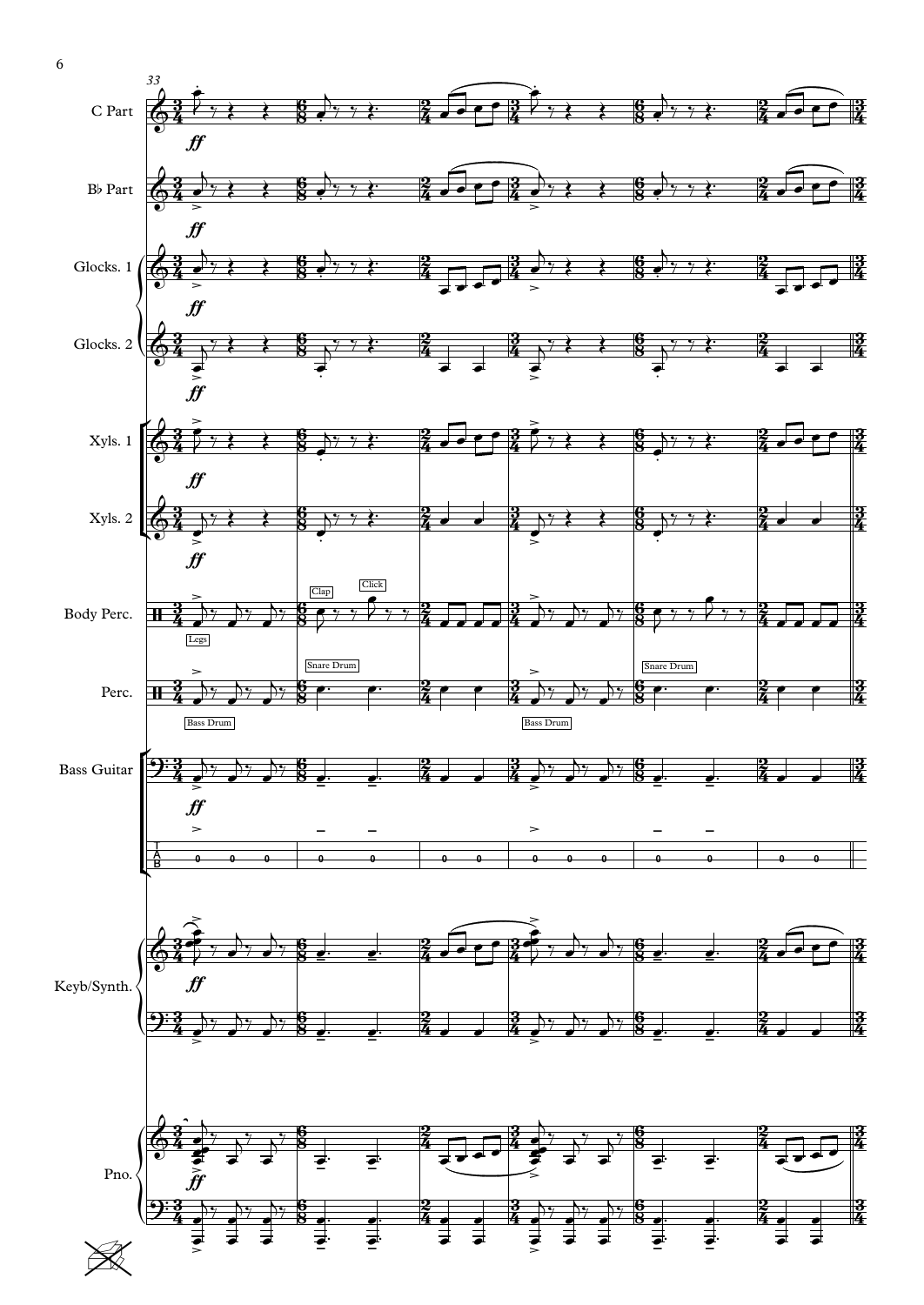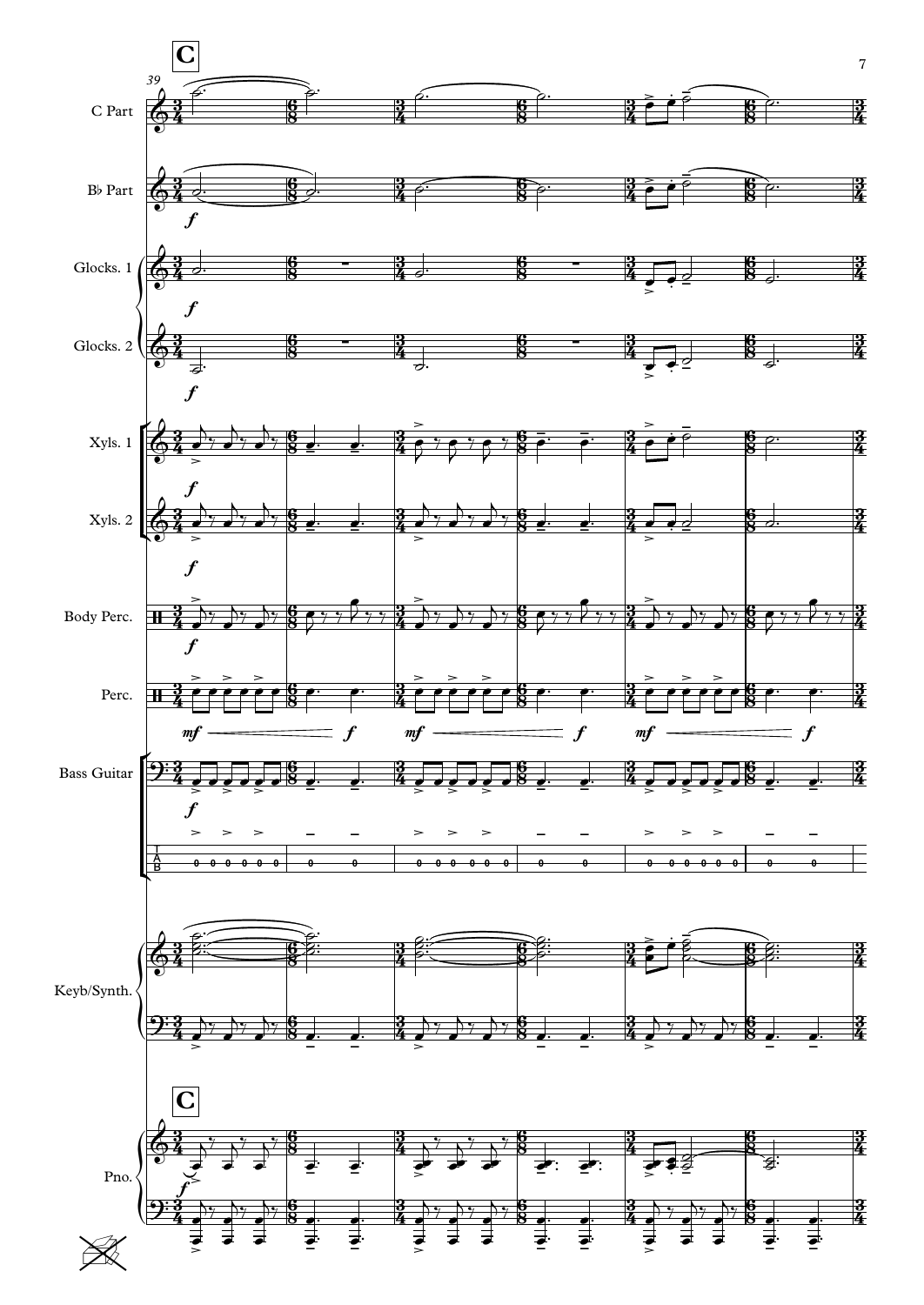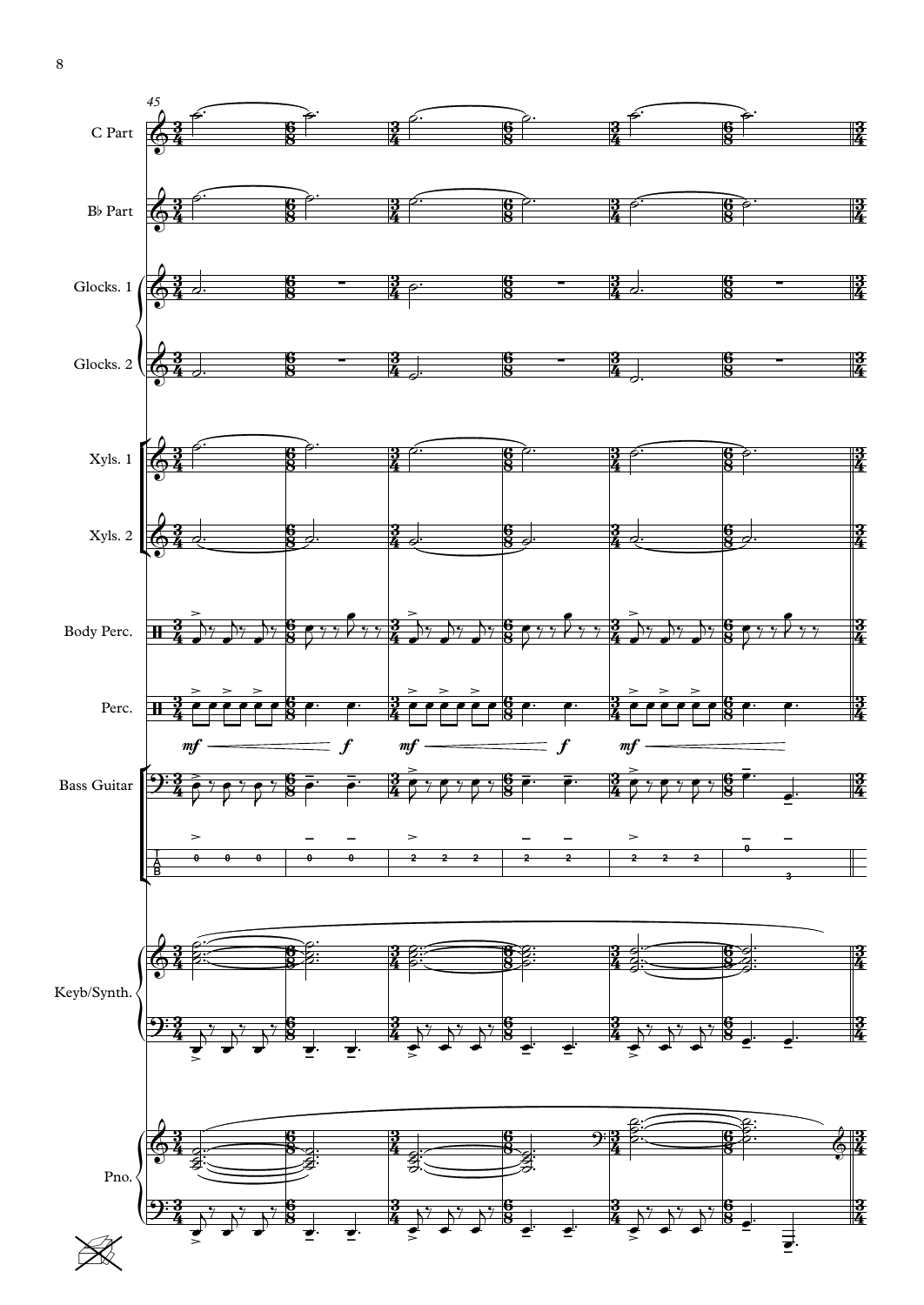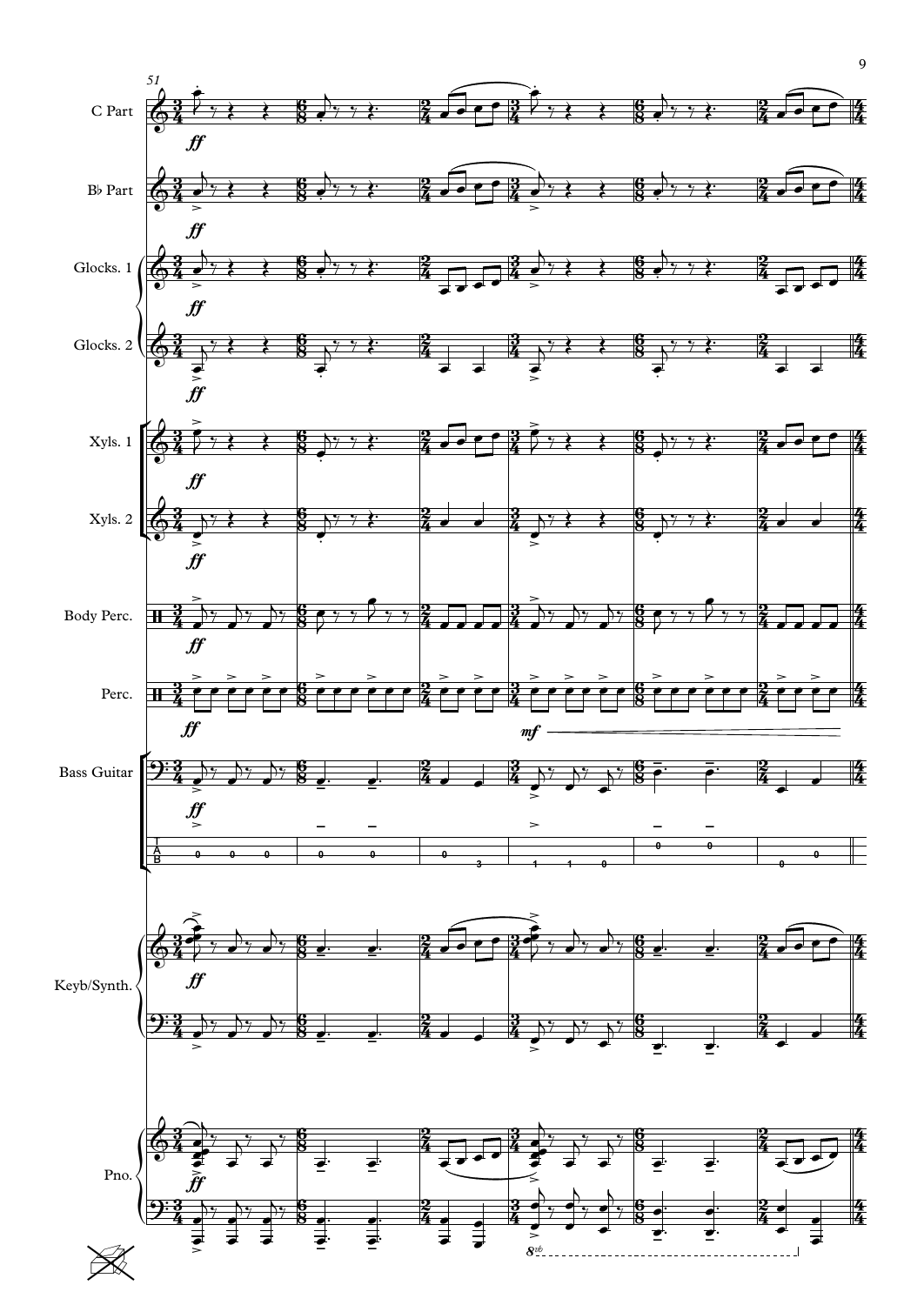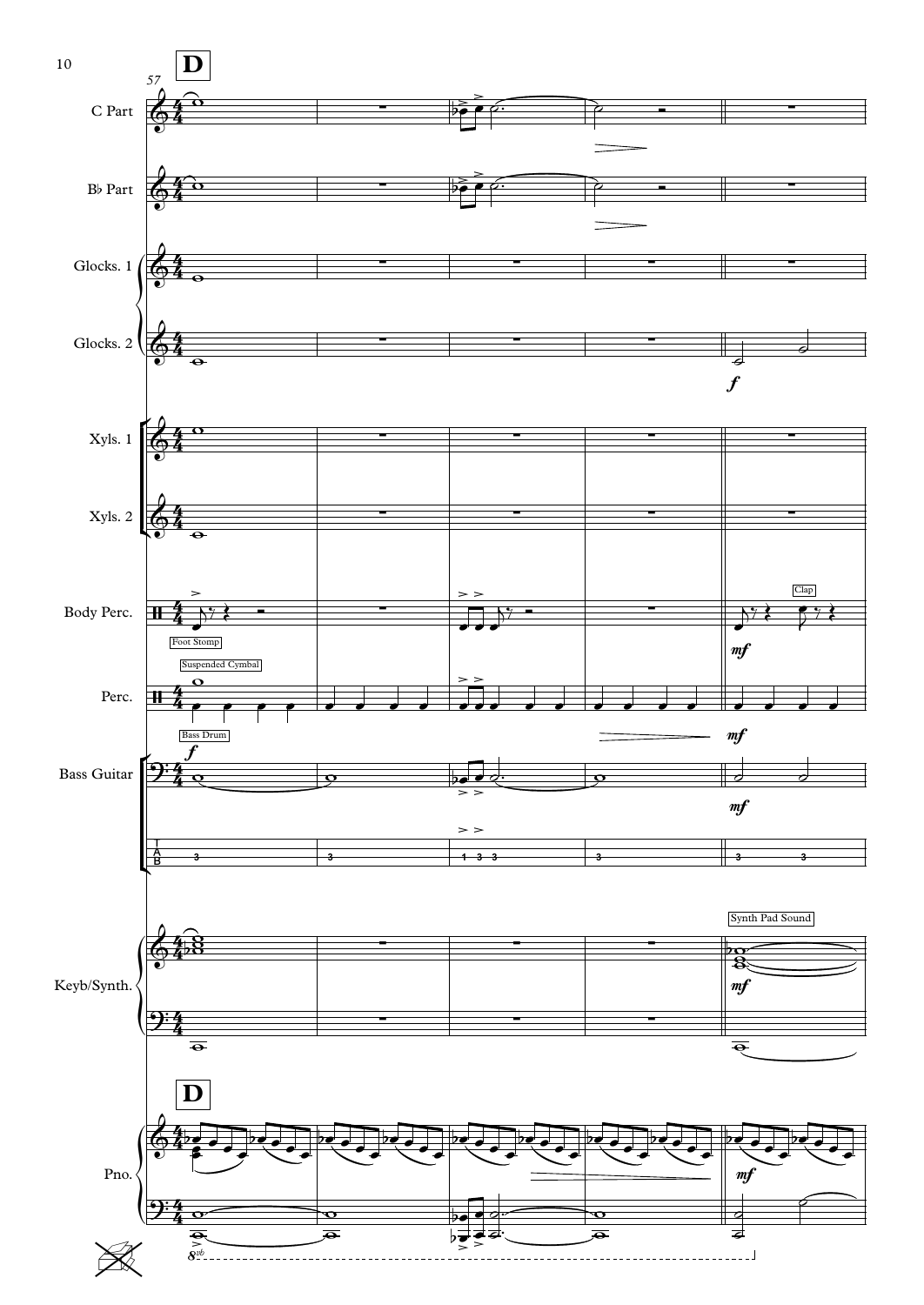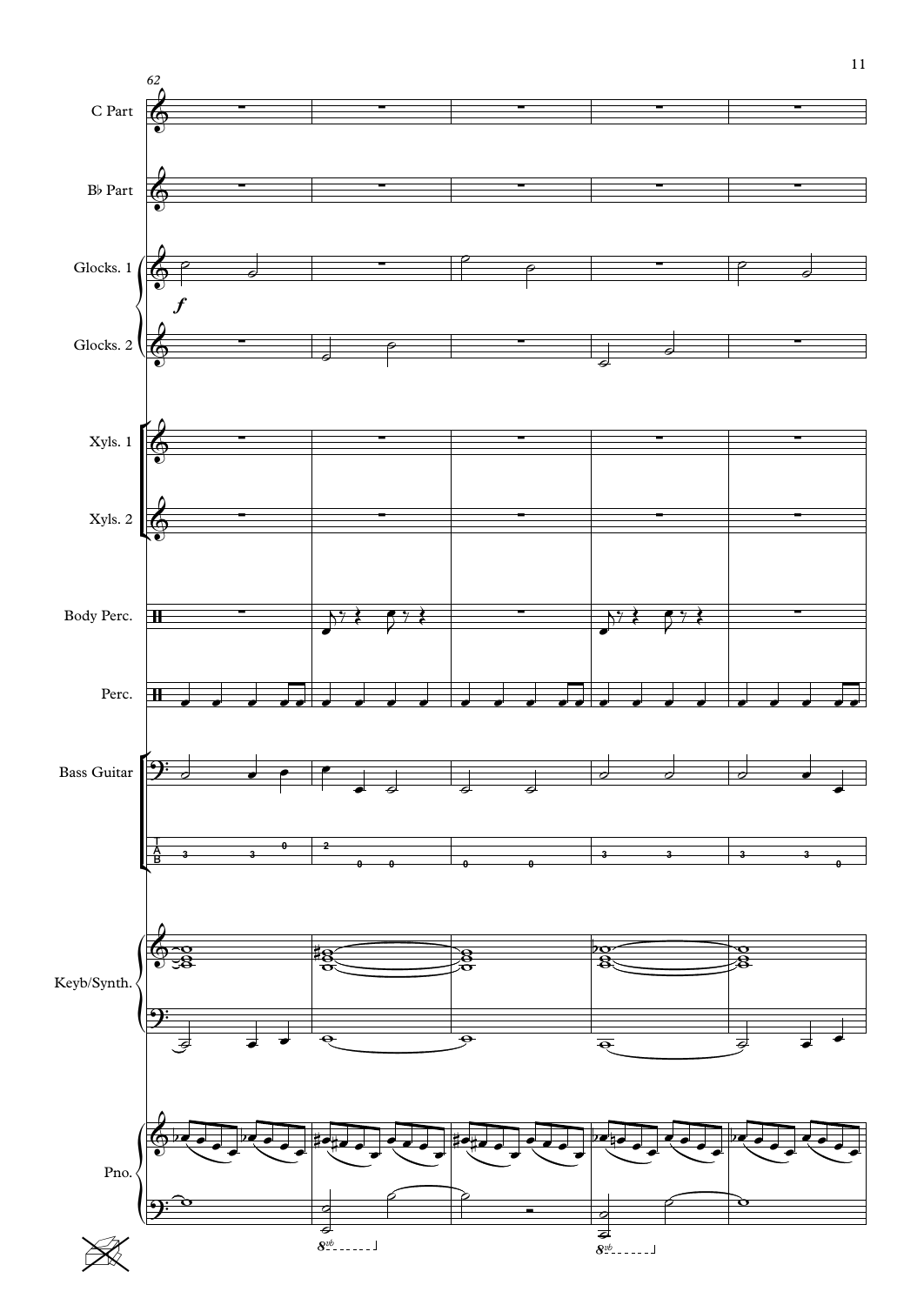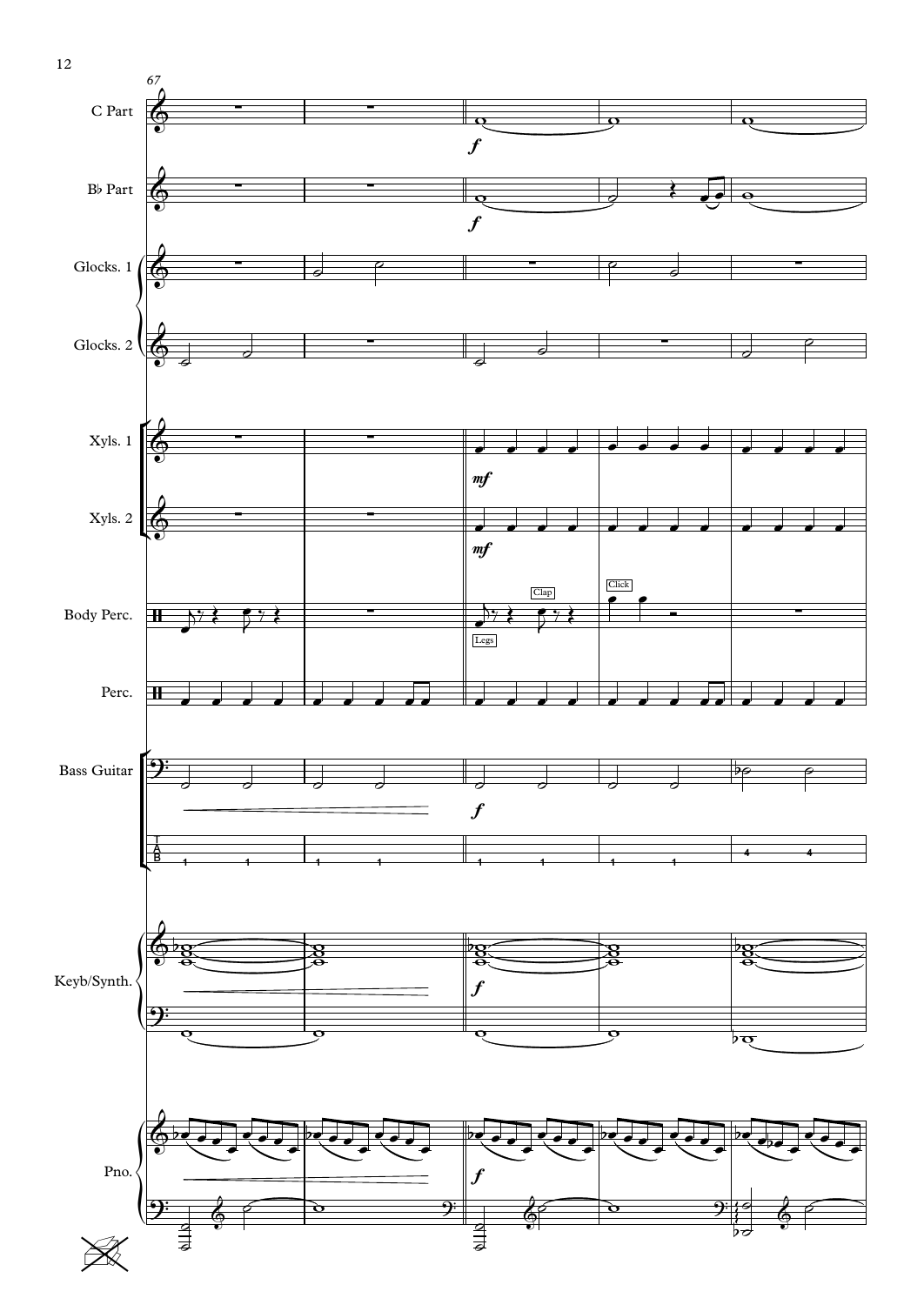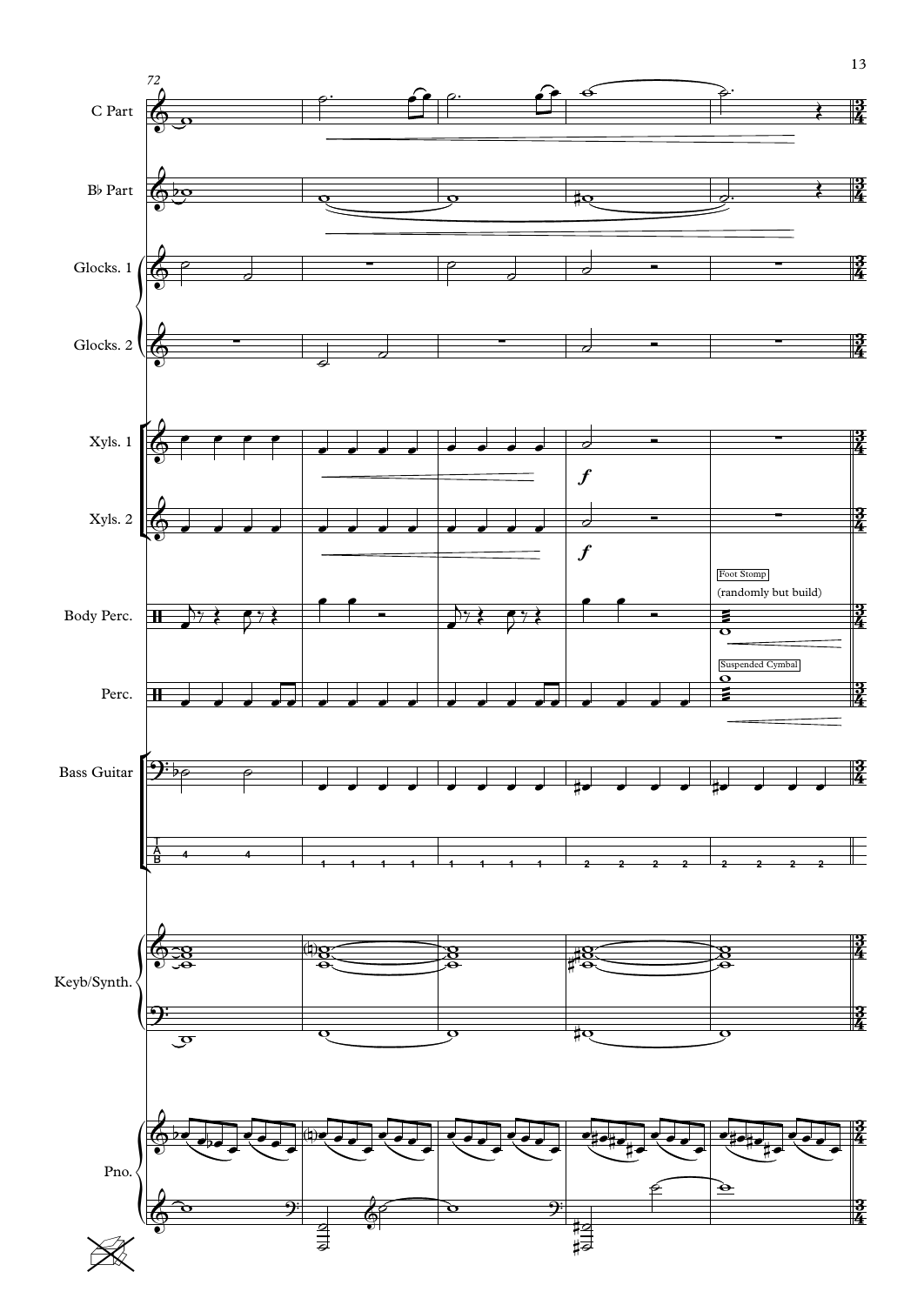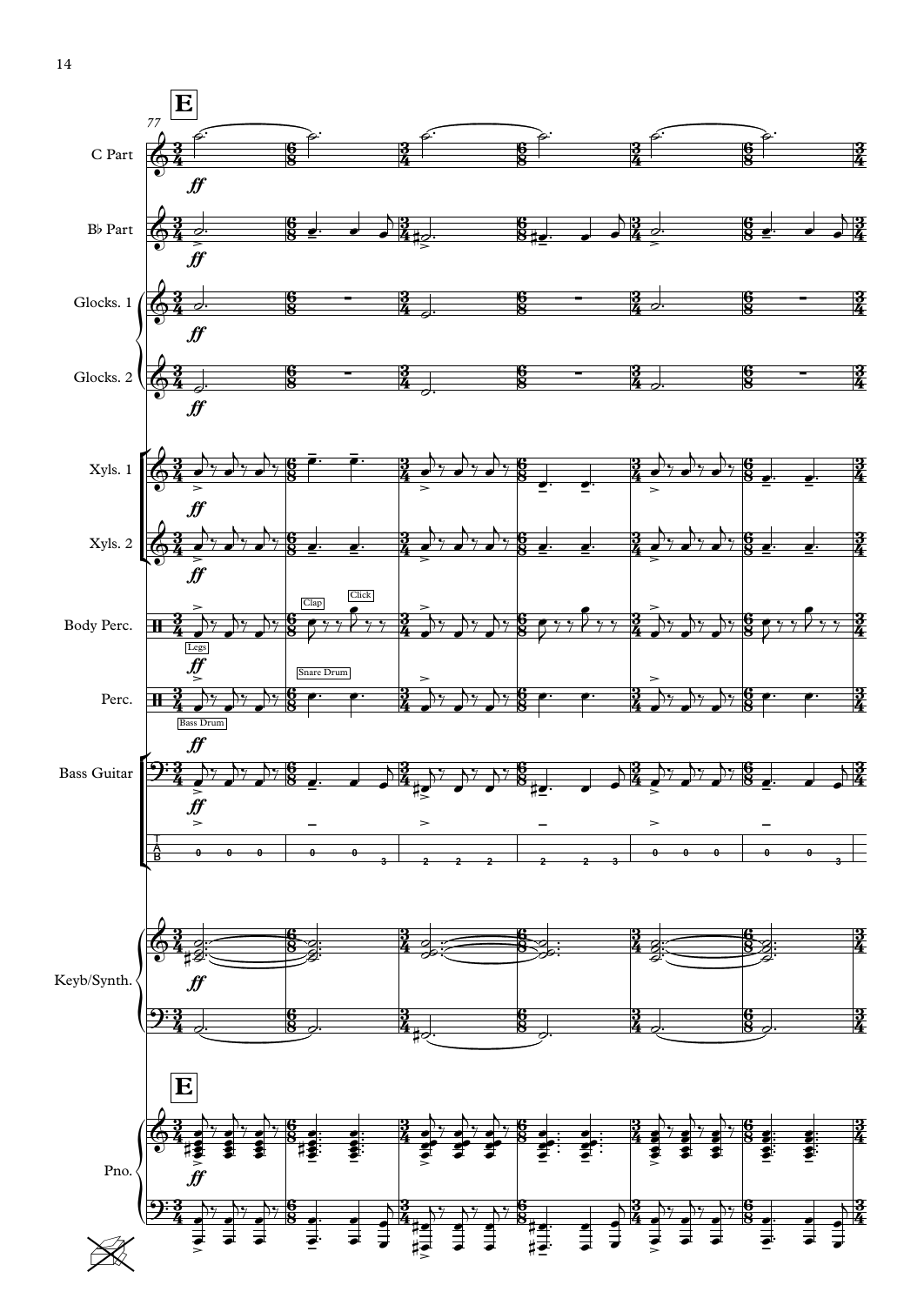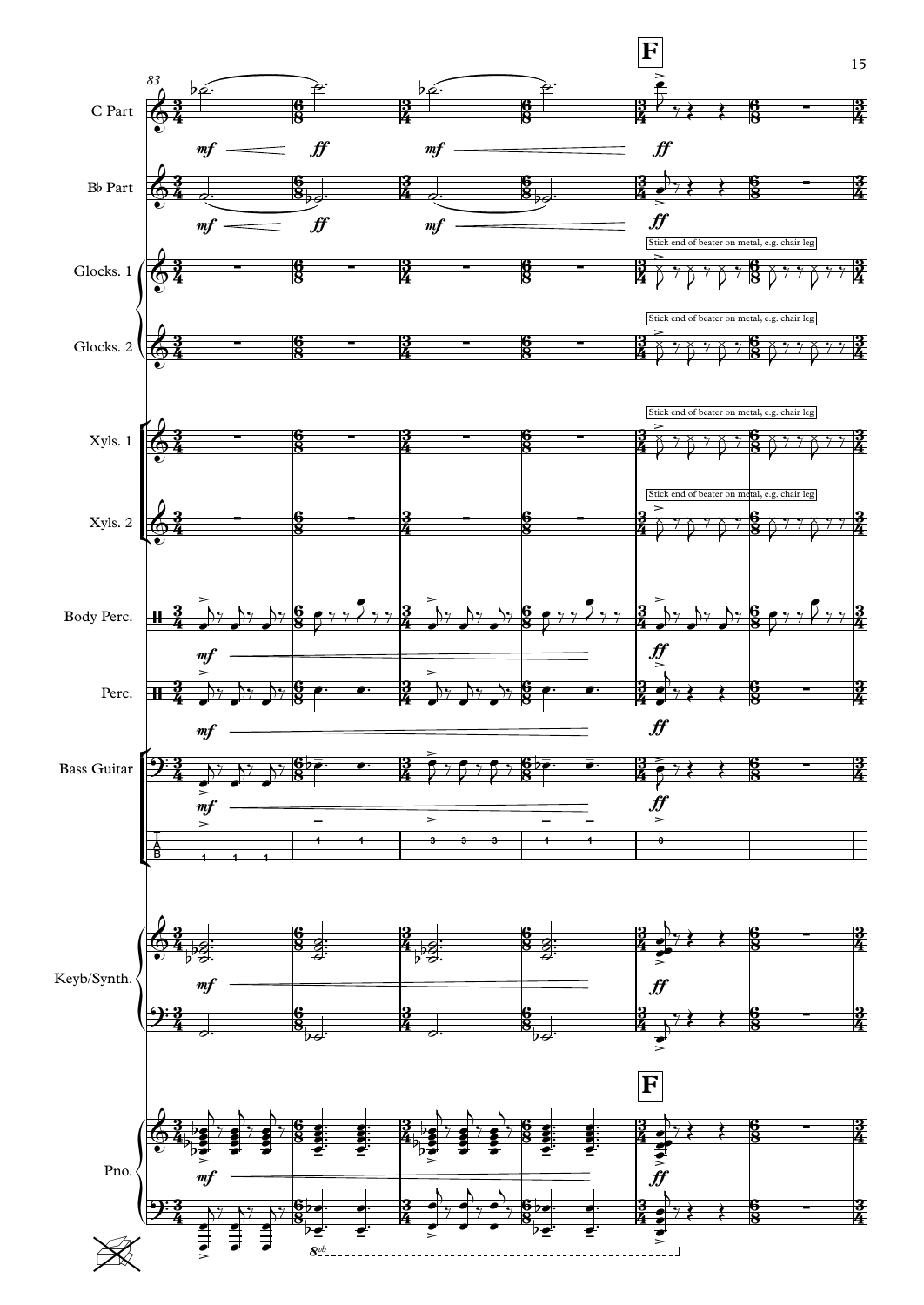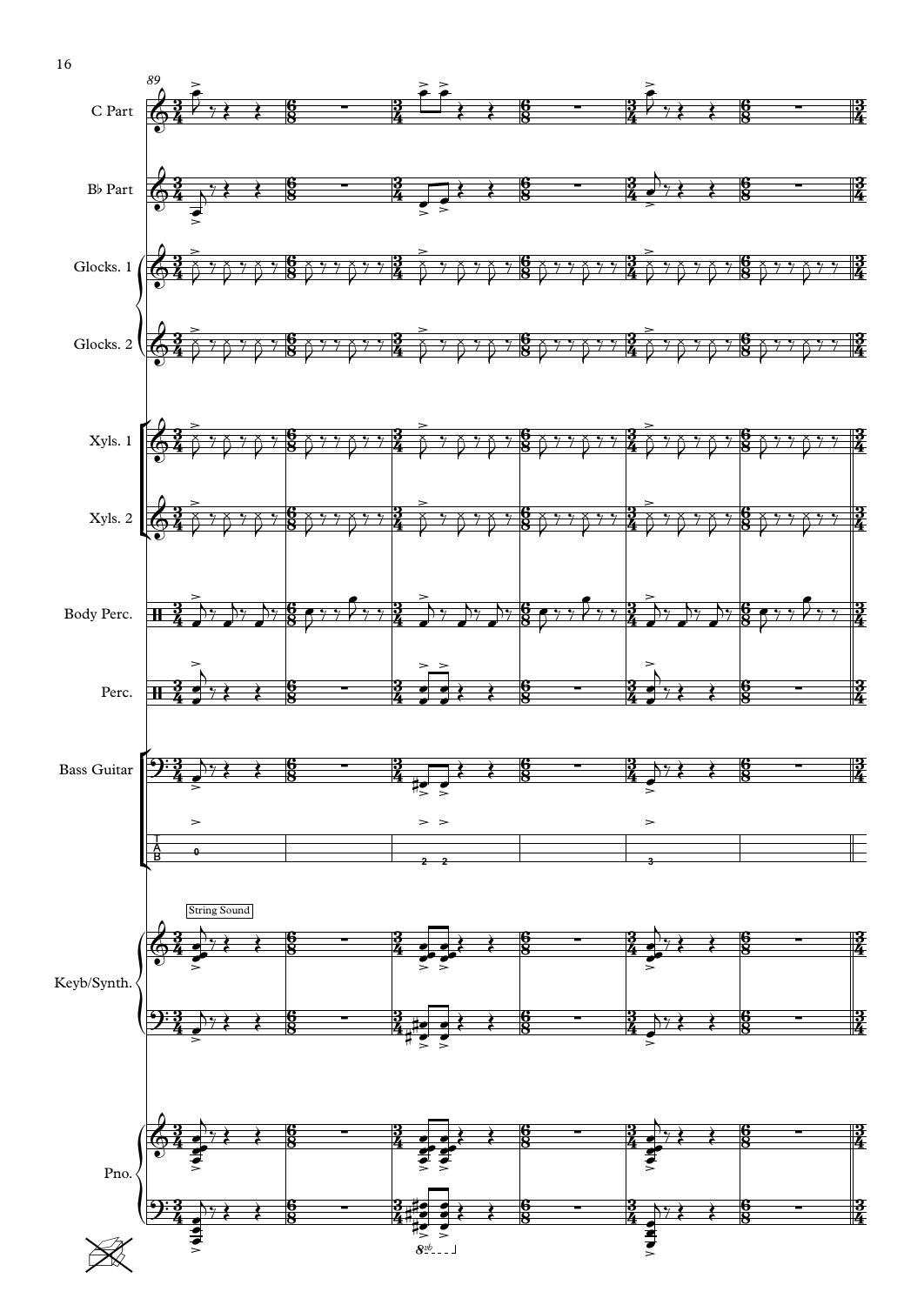